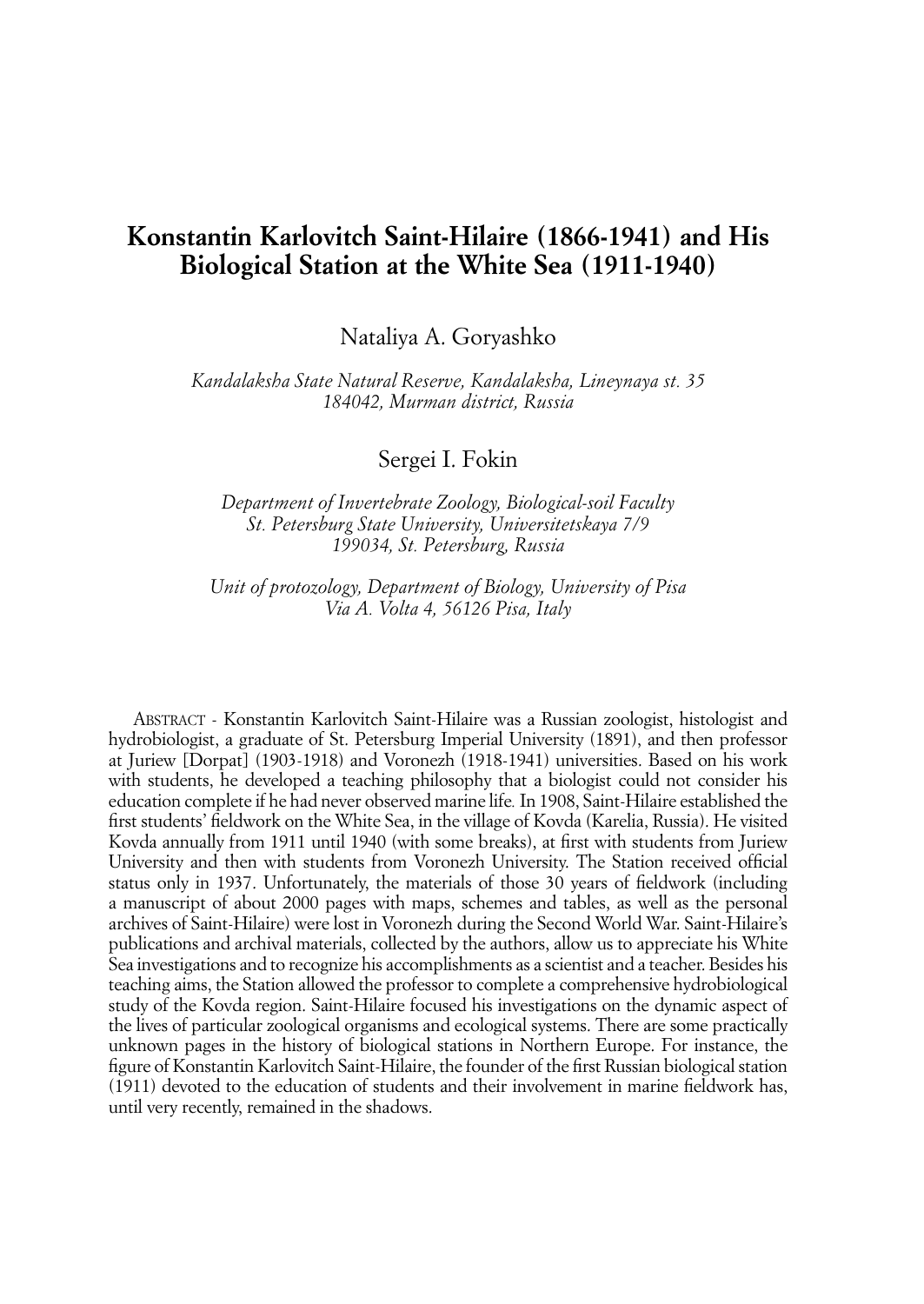

*Fig. 1 -* K.K. Saint-Hilaire before graduation from the Imperial St. Petersburg University (ISPbU), 1890/91, SPb. (Archive of the Department of Zoology Invertebrate, SPbGU)

K.K. Saint-Hilaire was born on 19th September 1866 in St. Petersburg, Russia. His father, Karl Karlovitch Saint-Hilaire (1834-1901), was a magister of zoology (PhD) and author of several zoological textbooks including *Elementary zoology* (1861) and *General course of zoology with some summer tasks for the zoological practice* (1869). After graduating from ISPbU, Saint-Hilaire senior was a teacher of natural science in St. Petersburg's gymnasium № 2 where, incidentally, he taught N.N. Micloucho-Maclay, who was later to become a famous Russian ethnographer. He then taught natural sciences at the Pedagogical Courses for Women and, for over 20 years, was director of St. Petersburg's Main Teacher Institute, where he gave lectures in pedagogy and zoology. He was also the editor of translations of several important foreign zoological editions including *The Life of Animals* (1895-1896) by A. Brehm.

Konstantin Karlovitch graduated from ISPbU in 1891. (Figure 1) His embryological study, made under the instruction of academician A.O. Kowalewsky, was awarded a silver medal by the University. After graduation he worked as an assistant to professors A.O. Kowalewsky, A.S. Dogiel and N.E. Vvedenskiy. In 1898 Saint-Hilaire defended the thesis *About floating cells in the digestive tract of sea-urchins* as his magister's dissertation, then became a *Privatdocent* in the University. (Figure 2) Throughout the years he also conducted research in Germany, Switzerland, Austria, France and Italy. During these European trips, he paid special attention to zoological museums, gardens and aquariums (Saint-Hilaire 1909b; Figure 3).

During his time as a student, Saint-Hilaire had visited (1890) the Solovky Biological Station established in 1881 by his university teacher, Prof. N.P. Wagner. After his graduation he worked in many different biological stations across Europe including Solovky (1893; Figure 4), Murman (1902), Trieste (1892, 1905 and 1913), Naples (1892, 1898/99 and 1927) as well as Villafranca and Roscoff.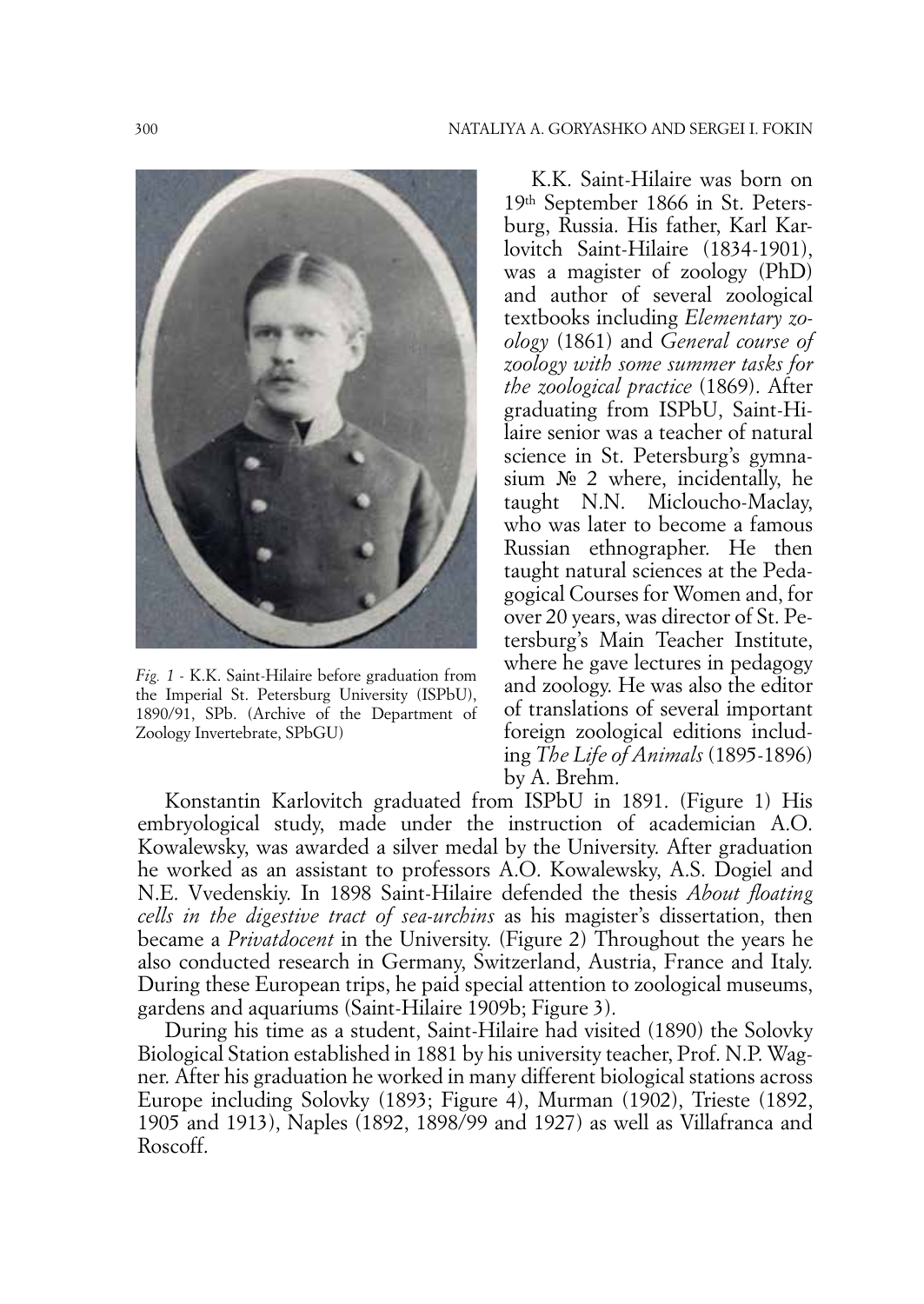

*Fig. 2 -* In the Zootomical Cabinet of ISPbU. From left to right: G.Ph. Arnold, D.D. Pedashenko, M.N. Rimskiy-Korsakov, K.K. Saint-Hilaire. SPb., 1897 (?). (Archive of the Department of

Invertebrate Zoology, SPbGU)



*Fig. 3 -* Part of the first page of the Saint-Hilaire article, 1909b with his autograph. (Archive of S.I. Fokin)



*Fig. 4 -* Scientists and students at the Solovetskaya Biological Station. From the left: G.G. Yakobson (fifth), V.M. Shimkewitsch (sixth), A.N. Korchagin (tenth), K.K. Saint-Hilaire (eleventh). Solovky, 1893. (Archive of S.I. Fokin)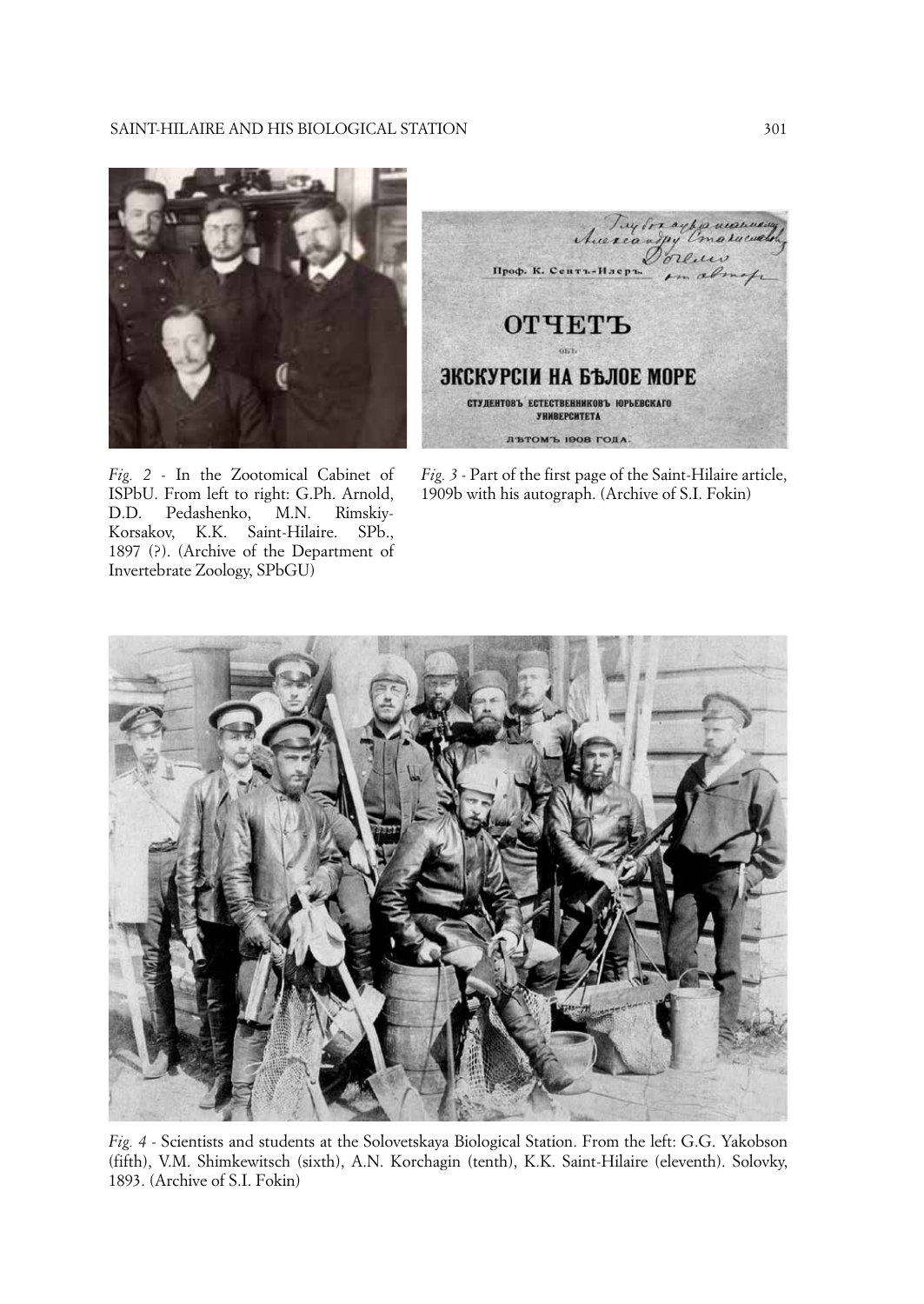At the age of 37, Saint-Hilaire was awarded a professorship at Juriew [Dorpat] University (nowadays the University of Tartu), and moved from St. Petersburg to Juriew. (Figure 5) In 1905, at ISPbU, he defended his doctor of sciences degree with the cytological-histological dissertation *Investigations on the metabolic processes in cell and tissue*. At the University he established the Zootomical Cabinet and Zoological Museum and managed several scientificeducational exhibitions and a special students' scientific study group. For three years (1907-1909) he was editor of the biological journal *The Biologist's Reference List*, established by him, which published current scientific reviews, abstracts, chronicles and announcements (Fokin et al. 2006).



*Fig. 5 -* Prof. K.K. Saint-Hilaire (first row in the center) and other professors of the Physicalmathematical Faculty of Juriew [Dorpat] University, 1910. (Archive of N.A. Goryashko)

By the age of 40 Saint-Hilaire was an experienced teacher and scientist and, at this time, he developed his philosophy that a naturalist-biologist could not consider his education complete if he had never observed marine life. However, there was no marine biological station at the time that offered this particular kind of student activity. In 1906 at Juriew University, thanks to Saint-Hilaire's initiative, university officials discussed the possibility of the organization of regular student excursions to carry out fieldwork under the direction of teachers (Saint-Hilaire 1909a). The professor strongly emphasized the necessity and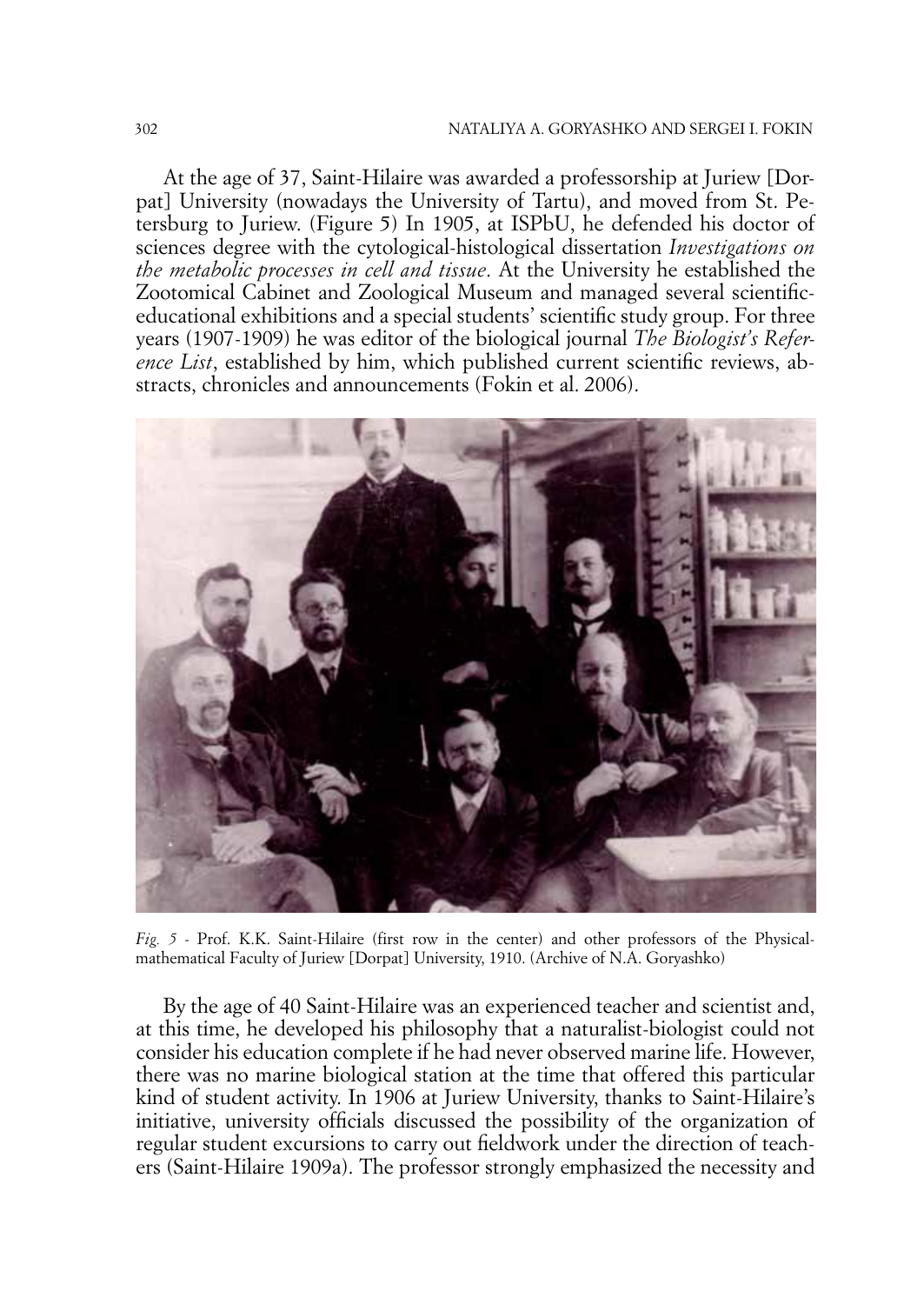## Saint-Hilaire and his biological station 303

practicability of student summer fieldwork at the White Sea, having investigated in advance several regions of the coastline to find the most suitable location (Saint-Hilaire 1908). For the first excursion in 1908, the old village of Kovda, located on the Karelian coast of the White Sea's Kandalaksha Bay, was selected (Figure 6).



*Fig. 6 -* Coast line of Berezoviy Island (?) near by Kovda. 1917. (Archive of T.V. Sklyarova)

At that time the village was quite a lively place. Three sawmills were located nearby. It was possible to buy food in the stores, a post office existed, and steamship connection with Arkhangel'sk and Kandalaksha was quite regular. At the same time the landscape was very picturesque, the variety of marine fauna was high, and the sea was rather shallow. (Figure 7) A number of accommodating bays and streams permitted work even during bad weather. All these characteristics promised to provide plenty of zoological material (Fokin et al. 2006).

In the middle of June 1908, Prof. Saint-Hilaire arrived in Kovda along with 13 students, one technical assistant and his own son. The group brought scientific paraphernalia and marine-biological literature all the way from Juriew. The fieldwork lasted about one month. During this time, the professor and his students collected materials for the University's zoological course and teaching collections. From this year onwards, Saint-Hilaire began to direct his activity towards the establishment of a permanent marine biological station with a pedagogical focus in Kovda. He formulated his main idea for the Station as follows: "It would be nice to create the Station […] as an educational one with a mainly pedagogical aim. Students could come to the Station for familiariza-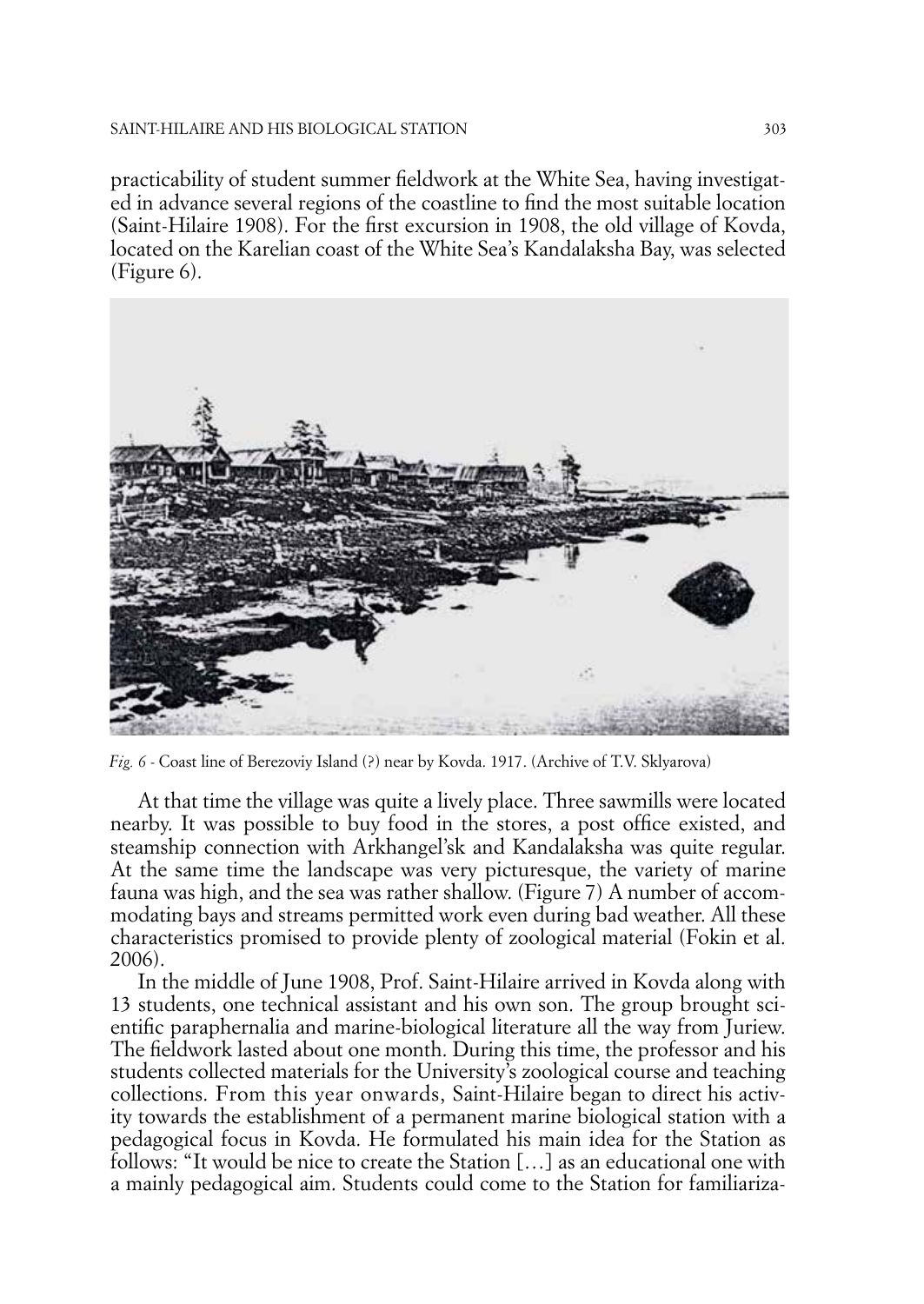

*Fig. 7 -* The Kovda bay map. Left: Locations of the Station at different times are indicated by "houses". Modified from: Sanit-Hilaire, 1908. Right: laboratory room in Saint-Hilaire's station, 1911. (Saint-Hilaire 1913/1914, 575)

tion with marine fauna […], as well as to complete practical zoological courses with living material" (Saint-Hilaire 1909a, 21)*.*

Saint Hilaire published several articles about this point and tried to get help from his own University and the North Russia Investigation Society (Arkhangel'sk city). His discussion of establishing this new concept of a pedagogical station is interesting. According to this idea, such a station could be visited not only by university students but also by teachers and secondary school (gymnasium) students. "Contact with new regions – which due to the characteristics of the north will mean an acquaintance with marine fauna – will widen a young person's mental outlook. The quite inclement climate and the asperity and risk of marine journeys will strengthen the body and spirit" (Saint-Hilaire 1908, 3).

The professor hoped that the idea of the pedagogical station would be supported by all the Russian universities and, via their help, a network of this type of stations would be established (Saint-Hilaire 1911). This idea was indeed realized at the White Sea, but it took 50 years to achieve. In fact, despite all of the professor's efforts, for a long time even his own biological station in Kovda did not receive official status or sufficient financial support. However, from the summer of 1911, field research at the White Sea became an annual occurrence (with some exceptions) until 1940. Until 1917, participating students came from Juriew University and, from 1921, also from Voronezh University. Only in 1937 did the Station receive official status as the Biological Station of Voronezh University (Saint-Hilaire 1939).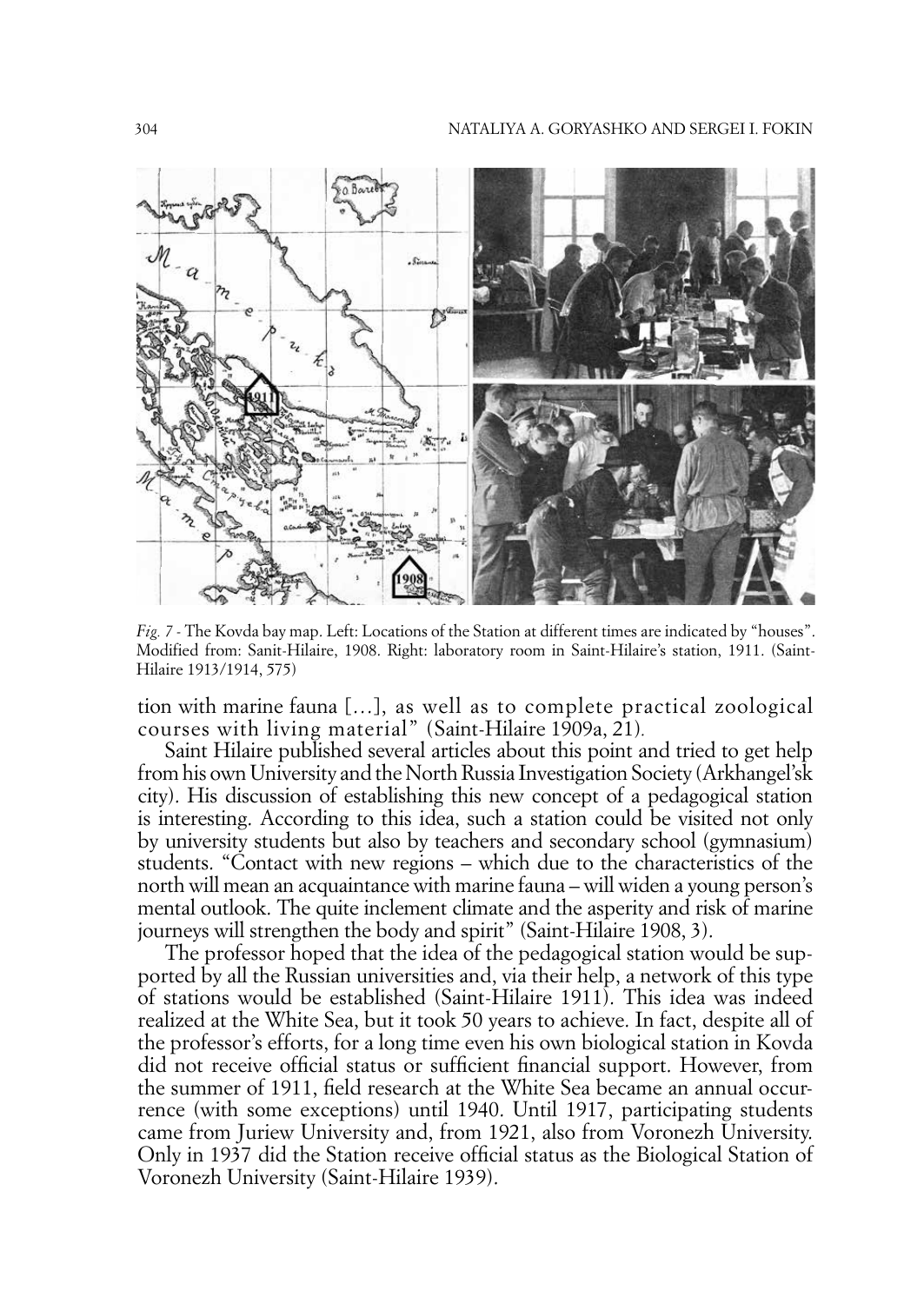For the entire 30 years of its existence, Saint-Hilaire's Marine Biological Station had no permanent location in Kovda and participants were housed in several different places according to agreements with the local authorities. In 1908, they stayed in the empty customs house on Berezoviy Island close to Kovda and then, until 1917, they stayed in the customs house on the Island of Elovetz. (Figure 7) From 1921 onwards, Saint-Hilaire mainly rented some houses in the village.

According to the teaching plan of Juriew University, student summer excursions were alternately dedicated to zoology, botany and geology. Thus, the second time Saint-Hilaire came to Kovda was in 1911. That year he brought 17 students, whose main aim was to complete practical studies on the anatomy of different invertebrate groups (Saint-Hilaire 1912). One of the students,V.E. Rozov, started an investigation of a fishery in the region (Rozov 1913). After this excursion, Saint-Hilaire came to Kovda annually and wrote frequently about the biological station (although he used the term biological excursions) in his articles and field reports (Saint-Hilaire 1916b). The number of visitors to Kovda varied from year to year (Fokin et al. 2006). In 1912 there were only 6 visitors, but in 1913 there were about 20. Among of them were not only students but also some researchers (Saint-Hilaire 1913; 1914).

The 1913 summer field season involved a hydrological investigation in the Kovda region and the study of the distribution of fauna relative to the salinity of the water in the bay by the Kovda river (Saint-Hilaire 1914). In the same year Saint-Hilaire made a discovery, the meaning of which he probably did not completely realize at the time. He was the first scientist to reveal the special auto-oscillation morphogenetical process, or grow rippling – the way that the hydrozoa polyps develop. The top of the growing buds of animals is always periodically elongating and shortening during the process. He did not publish his observation until a long time afterwards (Saint-Hilaire 1926; 1930), and when he did it was not noted by the scientific community. Only in the 1960s was this phenomenon independently re-described by different authors as a remarkable example of auto-organization of metazoan colonies (Skuf'in and Belousov 1991).

During the first five years of the Station's activity, 53 students and teaching staff from Juriew University visited (Saint-Hilaire 1915; 1916b). The Station was also visited by several excursions from the Riga Women's gymnasium, the University of Kharkov, the High Women courses and the Moscow Agricultural Institute – adding up to around 100 people. More than 300 species of sea animals were noted in the Kovda bay and some new species were also discovered in the sea. Plant flora from the coastline and further inland were also checked and collected to create a herbarium, whilst a collection of local fish was donated to the Zoological Museum of the St. Petersburg Academy of Sciences. Data on the regional fishery and fish biology were also published at this time. Some animals were caught for use in university practical lessons and a number of collections of sea fauna were donated to different museums and pedagogical institutions (Saint-Hilaire 1916a; 1916b).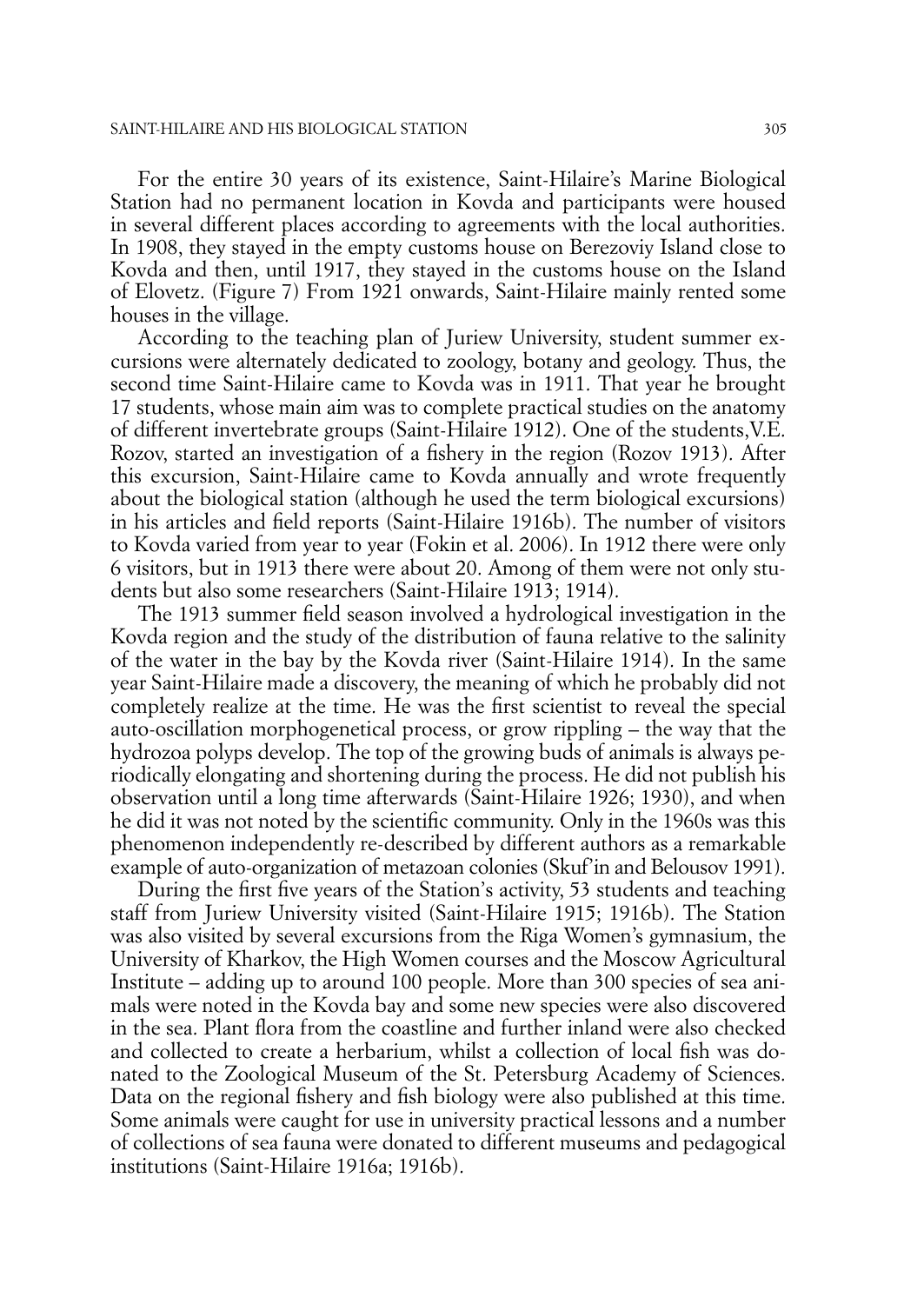

*Fig. 8 -* Prof. K.K. Saint-Hilaire on the First All-Russian Meeting of zoologists, anatomists and histologists. Petrograd, 1922. (Archive of S.I. Fokin)

In 1918, Juriew was occupied by German troops, the University was reestablished as the German University of Dorpat, and all Russian staff members of the institution were evacuated to Russia. In accordance with the Soviet government's decision, the institution moved to Voronezh city where a new university was opened and Saint-Hilaire was given the chair of zoology. (Figure 8) In spite of the very difficult situation in Russia during the first years of Soviet rule (including the Civil war, starvation and the collapse of the economy) the professor did not give up his idea about the White Sea biological station. He organized the next journey to Kovda from Voronezh as early as 1921 (Saint-Hilaire 1925).

It is not known how many times the Kovda Biological Station was used after 1921, as all the Voronezh University archives as well as Saint-Hilaire's own materials were lost during the Second World War. Reliable information has so far only been found about student fieldwork at the Station in 1927, 1934 and 1938 (Saint-Hilaire 1935a; 1939; Figures 9 and 10). In 1935 Saint-Hilaire published an article collecting all the results of the Station's activity since 1911 (Saint-Hilaire 1935b). There he wrote: "Kovda is one of the most studied pieces of sea in the USSR (perhaps with the exception of the Bay of Sevastopol). In an area of 30 square kilometers of sea, more than 1200 samples were taken. […] This precise investigation lays the foundations for further work which could only be done at the biological station" (Saint-Hilaire 1935b, 7). After this article appeared, other publications written by Saint-Hilaire's students and based on research at Kovda came to light (Kopteva 1939; Moreva 1939; Bukhalova and Dmitriev 1944).

Prof. K.K. Saint-Hilaire died in Voronezh in November 1941 when the city was very close to the centre of the war fighting. Almost all his working materials connected with 35 years at the White Sea were lost. Investigation protocols, daily notes, manuscripts of unpublished articles (including a huge monograph dedicated to the Kovda marine research which was close to 2000 printed pages with maps, schemes and tables), and a large collection of invertebrates all disappeared in 1942 when the city was disrupted by the war. In the University archives and museum, none of the professor's materials can be found, not even an official CV or a list of his publications (Goryashko 2008).

However, some publications of K.K. Saint-Hilaire do remain. Over 20, mainly connected with his investigations at the White Sea, and a few archival materials (including recollections by his students) have been collected by the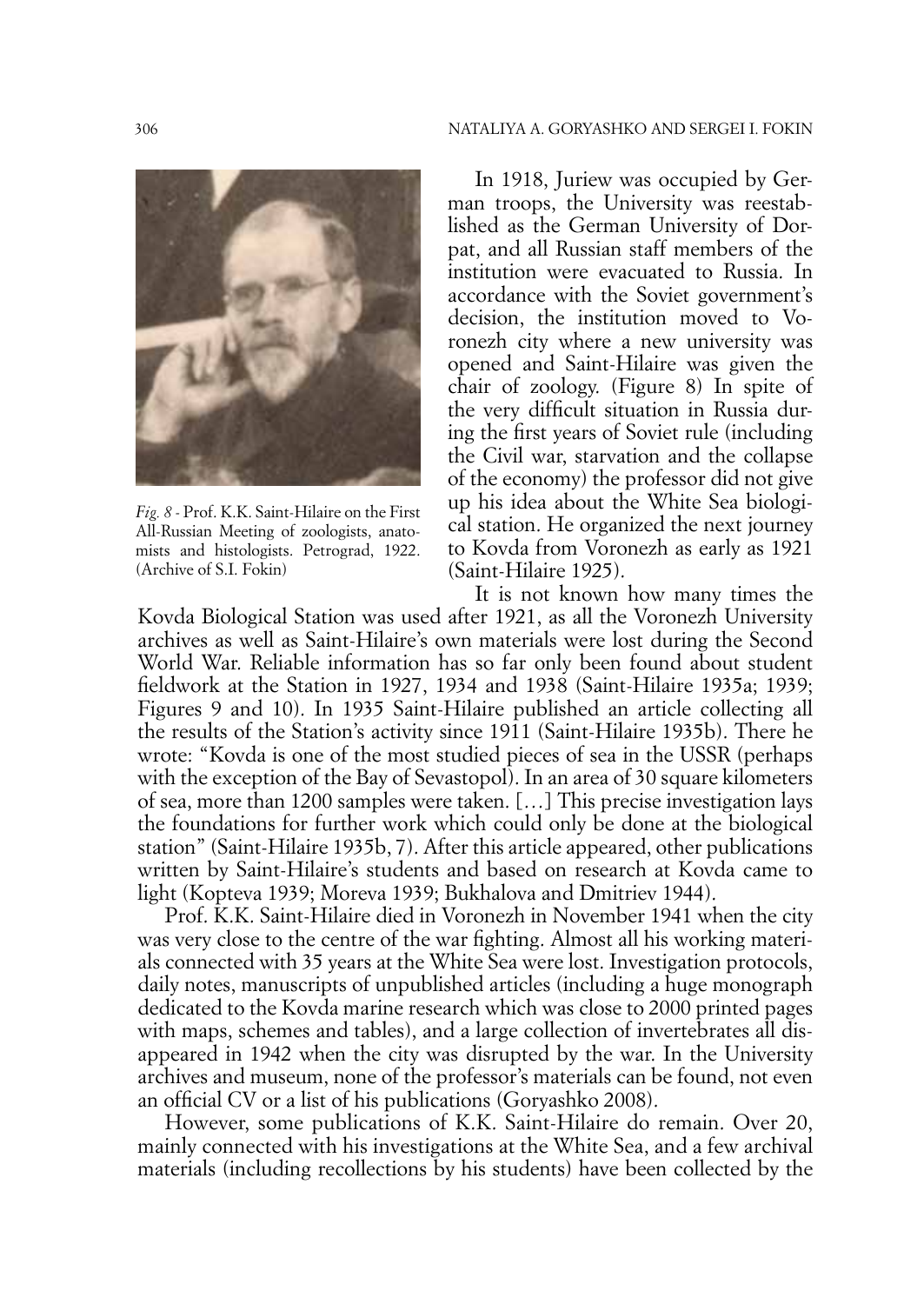

*Fig. 9 -* Prof. K.K. Saint-Hilaire and students are sorting out benthos material. Kovda bay, 1938. (Archive of N.A. Goryashko)



*Fig. 10 -* Prof. K.K. Saint-Hilaire and his guests, PhD students and regular students of Moscow University, before their departure from Kovda. 1938. (Archive of N.A. Goryashko)

authors. These allow us to appreciate both his White Sea investigations and also his accomplishments as a scientist and a teacher (Goryashko 2008). In addition, some of his materials were used in the book of his younger colleague K.M. Derjugin, *The White Sea Fauna and Circumstances of its Existence* (1928).

The main aim of K.K. Saint-Hilaire's studies in the Kovda bay, as he stressed in his publications, was not purely taxonomic but rather to investigate the fauna's development and the conditions of its existence related to salinity, streams, temperature, bottom profiles, etc. "All conditions should be taken in account for they are inter-related," he wrote (Saint-Hilaire 1939).

The dynamic aspect of particular organisms and the whole marine ecosystem were very important for K.K. Saint-Hilaire. The *leitmotif* of the professor's scientific activity was an interest in the relationships and connections between living and non-living matter. He tried to shift the focus of his studies from the level of cells and tissues to the relationships between living and non-living parts of the ecosystems level (Skuf'in and Belousov 1991).

Following a 35-year hiatus, student-biologists appeared again in the village of Kovda. From 1974 the Summer Biological Station of the Moscow Secondary School № 520 has worked there. Based on the firm foundations laid by Saint-Hilaire's studies, schoolchil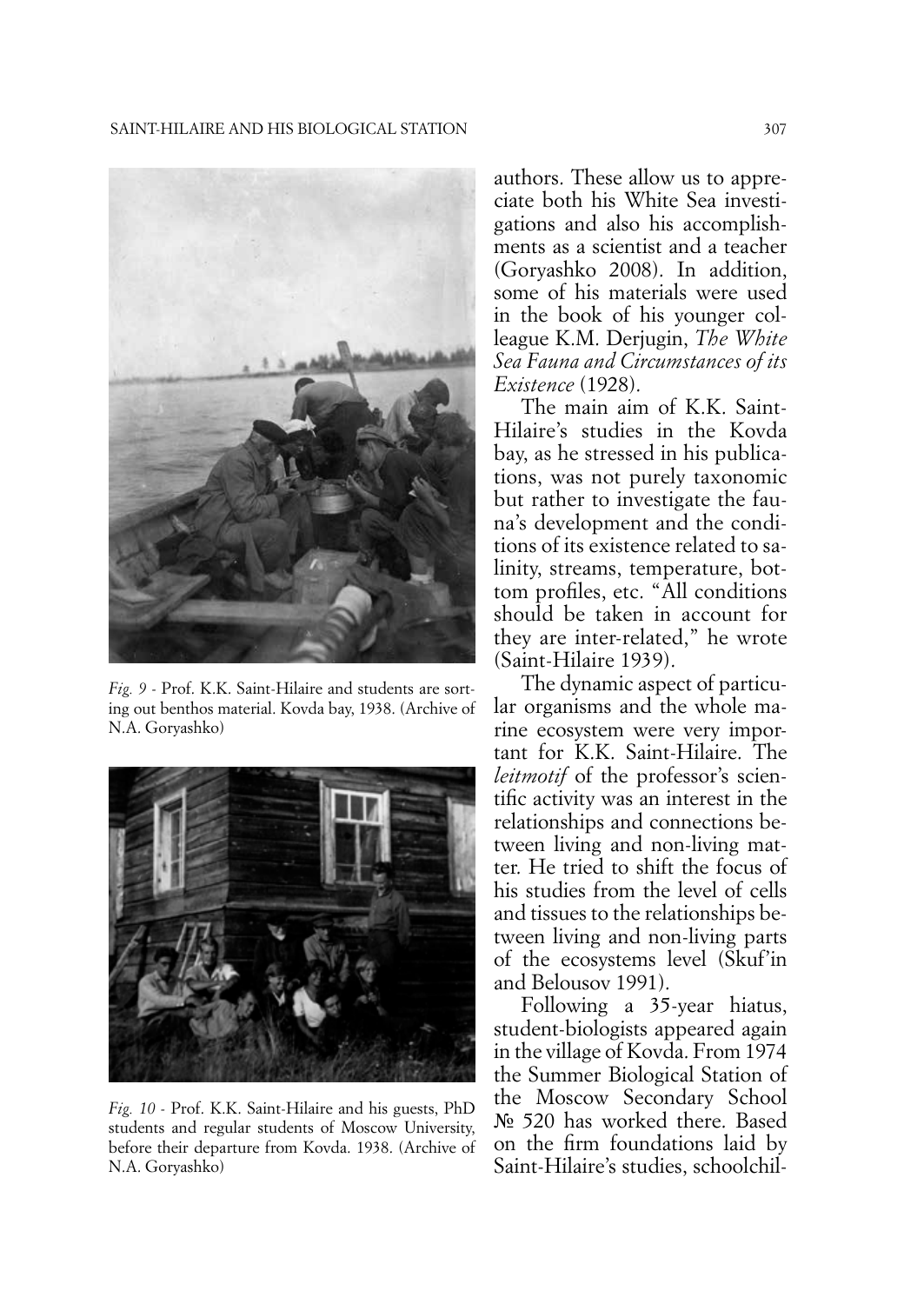dren are continuing to analyze the dynamics of the bay's benthos community (Litvinceva et al. 1989; Vinogradov et al. 2001). Thus, K.K. Saint-Hilaire's lifework continues today (Goryashko 2008).

## **References**

- Bukhalova V.I. and Dmitriev A.P., 1944, "Drevotochetc limnoria v Belom more" ['Teredo limnoria in the White Sea'], *Priroda*, № 5-6: C. 119-120.
- Fokin S.I., Smirnov A.V. and Layus Y.A., 2006, *Morskie biologicheskie stancii na Russkom Severe (1881-1938)* [Marine biological stations at the Russian North], Moskva: Tovarizhestvo nauchnih izdaniy KMK.
- Goryashko N.A., 2008, "Delo professora Sent-Ilera" [Affair of professor Saint-Hilaire], *Moskovskiy zhurnal*, № 5: 48-59.
- Kopteva K., 1939, "Naselenie drevesnih ostatkov v Kovdenskom zalive Belogo morya" [Wood remains animal population in the Kovda bay of the White Sea]. In: Savorostin P.V. (main editor), Kozo-Polyanskiy B.M., Saint-Hilaire K.K. (editors of the Biological section), *Nauchnie raboti studentov. Chast' vtoraya. Biologiya, Geologiya*, Voronezh: VGU, 131-137.
- Litvinceva A., Lubimova A. and Khudyakova O., 1989, "Analiz donnogo naseleniya Kovdinskogo zaliva Belogo morya cherez 80 let posle issledovaniy K.K. Saint-Hilaire" [Benthos analysis of the Kovda bay of the White Sea after 80 years from K.K. Saint-Hilaire investigations], *Pantodopa*, № 3-4: 1-10.
- Moreva Z., 1939, "Midievie banki v Kovdenskom zalive Belogo morya" [Mussel bed in the Kovda bay of the White Sea]. In: Savorostin P.V. (main editor), Kozo-Polyanskiy B.M., Saint-Hilaire K.K. (editors of the Biological section), *Nauchnie raboti studentov. Chast' vtoraya. Biologiya, Geologiya*, Voronezh: VGU, 119-125.
- Saint-Hilaire K.K., 1908, "O neobshodimosti ustroistva biologicheskoy stancii na Belom more" [On the necessity of a biological station at the White Sea], *Estestvoznanie i geografiya*,10: 1-9.
- Saint-Hilaire K.K., 1909a, "Otchet ob ekskursii na Beloe more studentov estestvennikov Yurevskogo universiteta letom 1908 goda" [Students of natural sciences from Yuriew University's excursion to the White Sea. Report], *Uchenie zapiski Imperatorskogo Jur'evskogo Universiteta*, 3: 1-67.
- Saint-Hilaire K.K., 1909b, "Otchet o zagranichnoy komandirovke letom 1909" [Report about journey abroad in summer 1909], *Uchenie zapiski Imperatorskogo Jur'evskogo Universiteta,* 3: 111-123.
- Saint-Hilaire K.K., 1911, "Proekt treh nauchno'pedagogicheskih uchrezhdeniy" [Project of three scientific-educational institutions], *Uchenie zapiski Imperatorskogo Jur'evskogo Universiteta*, 5: 1-15.
- Saint-Hilaire K.K., 1912, "Otchet ob ekskursii studentov'estestvennikov Imperatorskogo Jur'evskogo Universiteta na Belom more letom 1911 goda" [Students of natural sciences of Juriew University's excursion to the White Sea in summer 1911. Report], *Uchenie zapiski Imperatorskogo Jur'evskogo Universiteta*, 2: 1-24.
- Saint-Hilaire K.K., 1913, "Otziv ob 'Otchete A.I. Aleksandrova, komandirovannogo fisikomatematicheskim facultetom dlya zanyatiy po zoologii na Beloe more letom 1912-go goda'"[in Latin lettters please]. [Review of A.I. Alexandrov report about his zoological study at the White Sea in 1912], *Uchenie zapiski Imperatorskogo Jur'evskogo Universiteta*, 10: 1-13.